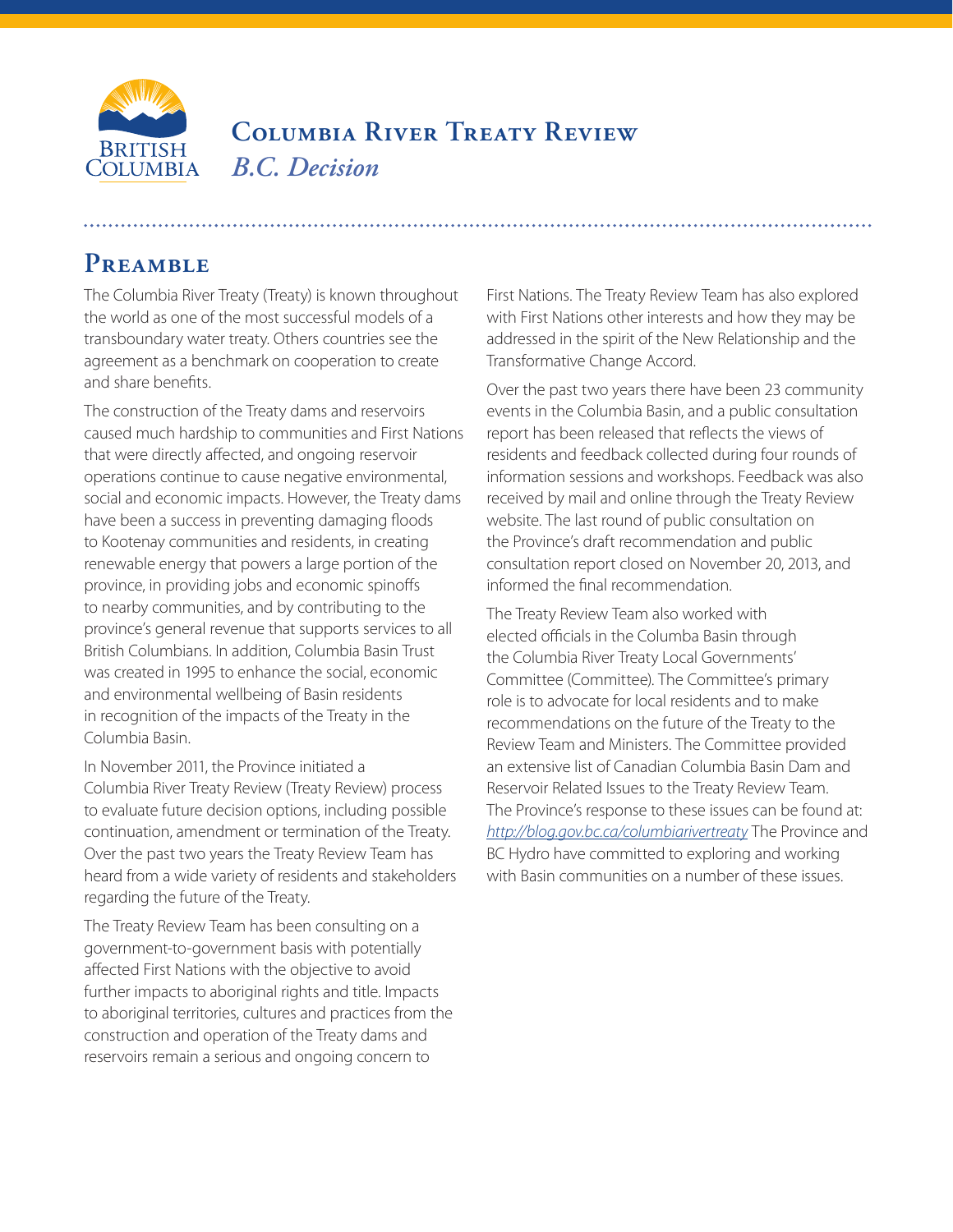The Treaty Review Team heard a wide range of diverse perspectives on matters relating to the Treaty and on those issues that can be addressed within existing programs and initiatives. Some of these issues include:

- Residents are big proponents of ongoing enhancement to environmental values within the Basin through further investments in compensation and mitigation programs and by adjustments to hydro system operations to balance ecosystem needs with those of flood protection and power generation.
- There is an increasing awareness of climate change and a desire for planning and adaptation to be incorporated in future Treaty management decisions.
- Residents appreciate the effectiveness of the Treaty dams in minimizing flood damage and want to see close communication and coordination continue.
- Economic development has been an ongoing concern from the standpoint of lost opportunities as a result of the creation of reservoirs. An economic stimulus has

been created for those who participate in ongoing hydro operations, construction and maintenance. The inequity between impact and benefit from the Treaty across communities has been highlighted.

- Public participation in decisions that affect them has changed greatly since the 1960s. Today, residents and stakeholders want to receive timely and pertinent information that they can understand, and have input and influence in management of resources, such Treaty operations including Libby Dam.
- Basin residents want recognition of the full range of benefits to the United States today and in the future, and to ensure that the Province receives its fair share as it relates to the benefits of coordinated operations from Canadian reservoirs.

The following B.C. decision and principles reflect the outcomes of the British Columbia Treaty Review process. Any changes to the Treaty that may be pursued by the Province will be guided by these principles.

## **B.C. DECISION:**

**Continue the Columbia River Treaty and seek improvements within the existing Treaty framework.**

## **Principles**

- **1.** *The primary objective of the Treaty should be to maximize benefits to both countries through the coordination of planning and operations.*
- **2.** *The ongoing impacts to the Canadian Columbia Basin to meet Treaty requirements should be acknowledged and compensated for. The level of benefits to the Province, which is currently solely in the form of the Canadian Entitlement, does not account for the full range of benefits in the United States (U.S.) or the impacts in British Columbia.*
- **3.** *All downstream U.S. benefits, such as flood risk management, hydropower, ecosystems, water supply (including municipal, industrial and agricultural uses), recreation, navigation and any other relevant benefits, including associated risk reduction arising*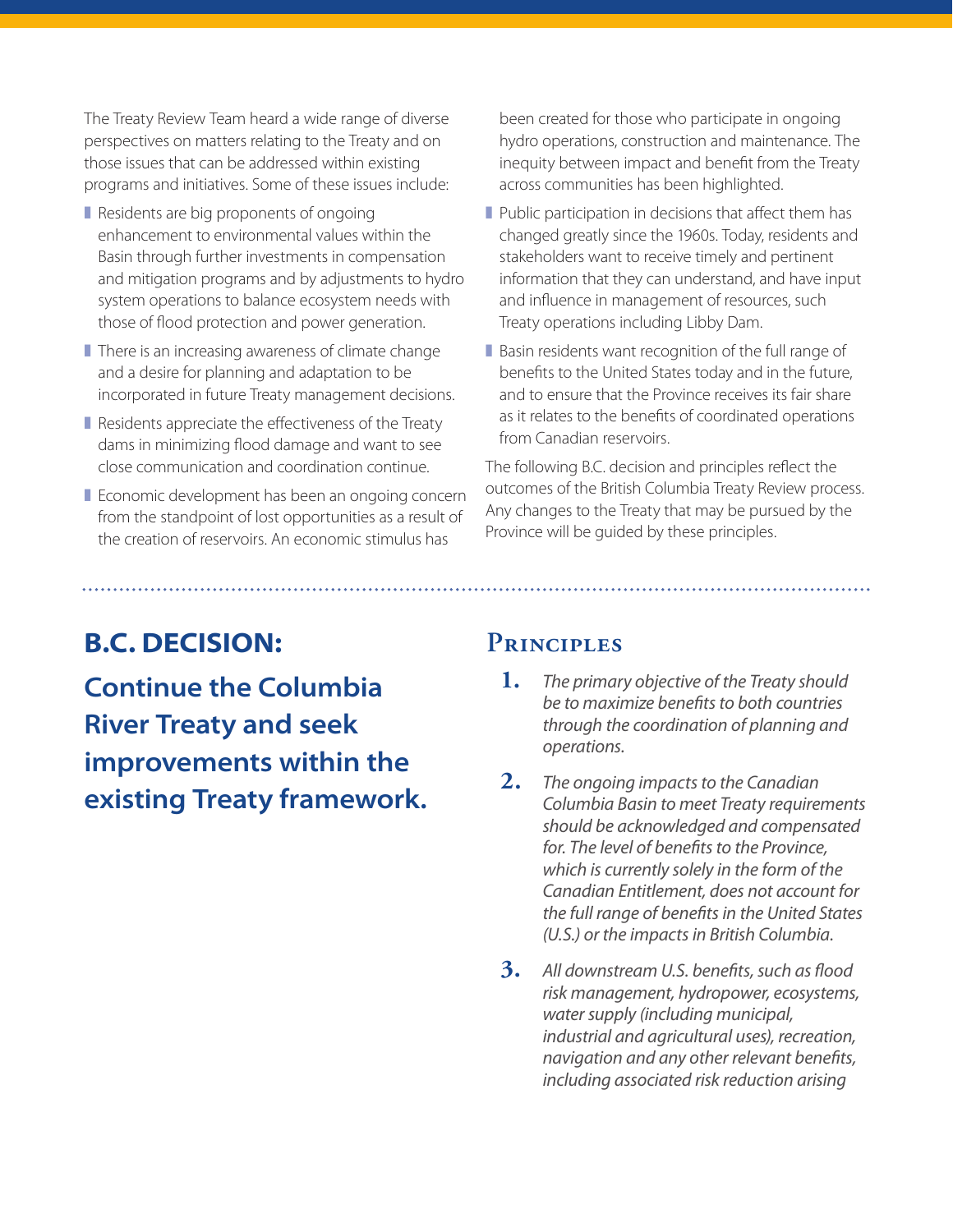*from coordinated operations compared to alternatives available to each country, should be accounted for and such value created should be shared equitably between the two countries.*

- **4.** *Treaty provisions post-2024 should be fixed for a sufficient duration to provide planning and operational certainty while allowing for adaptive mechanisms to address significant changes to key components and interests.*
- **5.** *Implementation of post-2024 flood control obligations will be consistent with the Treaty requirements that a Called Upon Flood Control request can only be made when forecasts of potential floods indicate there is a reasonable risk of exceeding 600,000 cubic feet per second at The Dalles, Oregon, the U.S. must make effective use of all related storage in the U.S. before seeking additional help from British Columbia, and the U.S. must pay Canada compensation due as result of a Called Upon operation.*
- **6.** *To supplement Called Upon Flood Control, a coordinated flood risk management approach should maximize the benefits and mitigate impacts and risks to multiple U.S. interests as compared to Called Upon Flood Control regime post 2024 which includes effective use of U.S. reservoirs.*
- **7.** *Ecosystem values are currently, and will continue to be, an important consideration in the planning and implementation of the Treaty.*
- **8.** *The Province will explore ecosystem based improvements recognizing that there are a number of available mechanisms inside and outside the Treaty.*
- **9.** *Current and future operating conditions of Canadian Columbia Basin dams and reservoirs are subject to provincial and federal licensing including Water Use Plans, where they exist, and consideration of aboriginal rights under the Canadian constitution.*
- **10.** *The Province will seek improved coordination on Libby Dam and Koocanusa Reservoir operations.*
- **11.** *Salmon migration into the Columbia River in Canada was eliminated by the Grand Coulee Dam in 1938 (26 years prior to Treaty ratification), and is currently not a Treaty issue. British Columbia's perspective is that the management of anadromous salmon populations is the responsibility of the Government of Canada and that restoration of fish passage and habitat, if feasible, should be the responsibility of each country regarding their respective infrastructure.*
- **12.** *Adaptation to climate change should be incorporated in Treaty planning and implementation.*
- **13.** *The Canadian Entities (Province of British Columbia and BC Hydro) will continue to consult with First Nations on a governmentto-government basis and engage with Basin communities throughout any negotiation process.*
- **14.** *Canadian Columbia Basin issues not related to the Treaty will be addressed through other government programs and initiatives.*